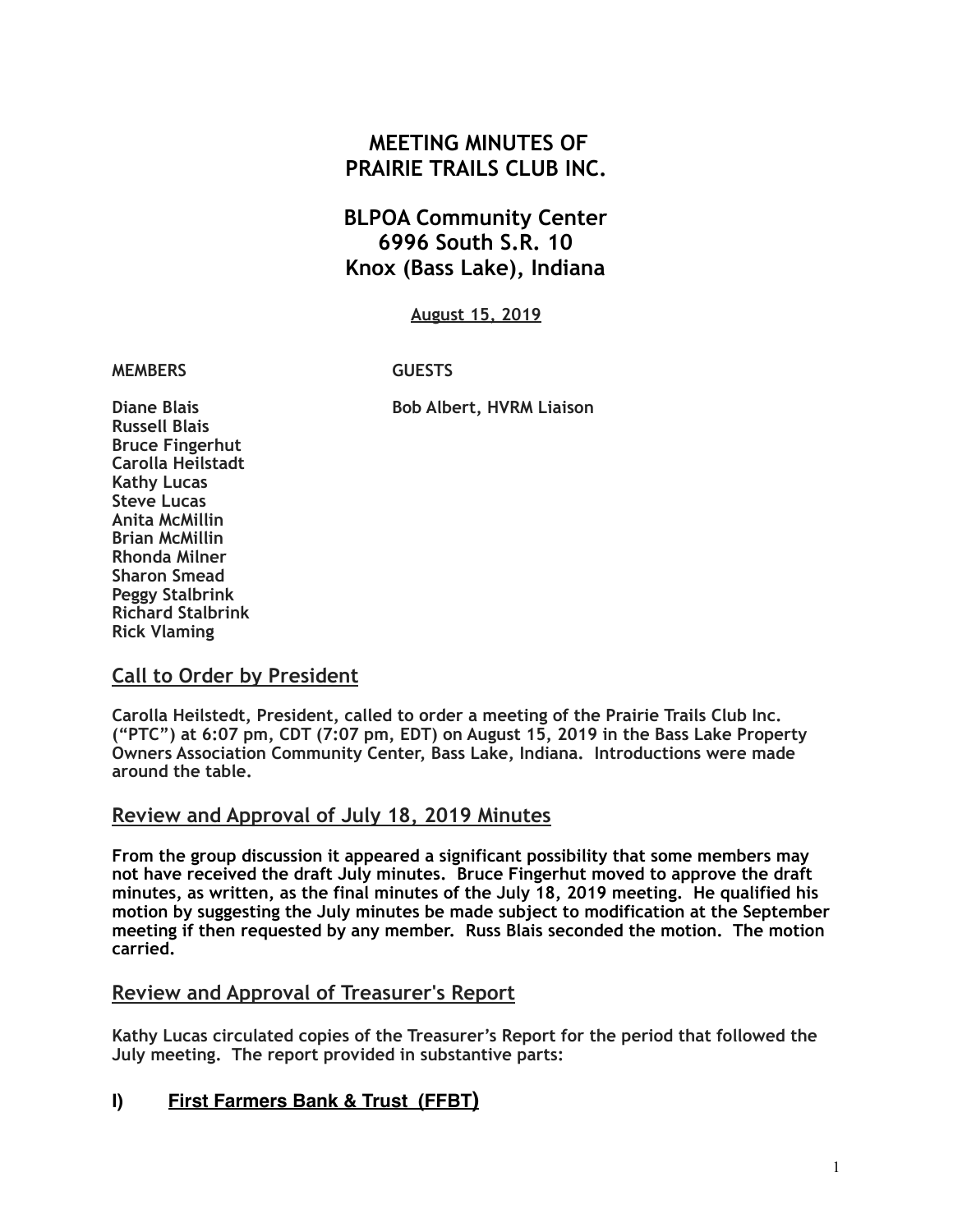# **Balance forward from 7/18/19 \$ 31,661.55**

# **INCOME**

|     | 07/19/19 Deposit<br>Indiana Greenways Foundation (NLT Match)                                             | 5,000.00 |             |
|-----|----------------------------------------------------------------------------------------------------------|----------|-------------|
|     | 07/19/19 Deposit<br>Membership dues: Russ & Diane Blais                                                  | 50.00    |             |
|     | 08/05/19 Deposit<br>Marshall County Horse Ass'n (for maintenance)                                        | 100.00   |             |
|     | 08/05/19 Deposit<br>Membership dues: Tabitha Balzer, Chris Balzer,<br>Yancy Lucas and Nadia Corral Frias | 100.00   |             |
|     | 08/05/19 Deposit<br>Erie Trail T-shirt Sales (4)                                                         | 100.00   |             |
|     | 08/05/19 Deposit<br>Anonymous gifts                                                                      | 25.00    |             |
|     | 08/05/19 Deposit<br>Mary & John Reimbold ("Thank You")                                                   | 25.00    |             |
|     | <b>Total Income</b>                                                                                      | 5,400.00 |             |
|     | <b>EXPENSES</b>                                                                                          |          |             |
|     | 07/23/19 Check #1041 to Precept Partners<br><b>Webmaster Updates</b>                                     | (75.00)  |             |
|     | 08/08/19 Check #1042 to Rick Vlaming<br>Reimbursement for sign materials                                 | (117.01) |             |
|     | <b>Total Expenses</b>                                                                                    | 192.01   |             |
|     | <b>Total Transactions</b>                                                                                |          | 5,207.99    |
|     | Ending FFBT balance as of 08/15/19                                                                       |          | \$36,869.54 |
| II) | <b>Northern Indiana Community Foundation (NICF)</b>                                                      |          |             |
|     | NICF balance as of 6/30/19                                                                               |          | 3,933.75    |
|     | Total of 2 accounts:                                                                                     |          | \$40,803.29 |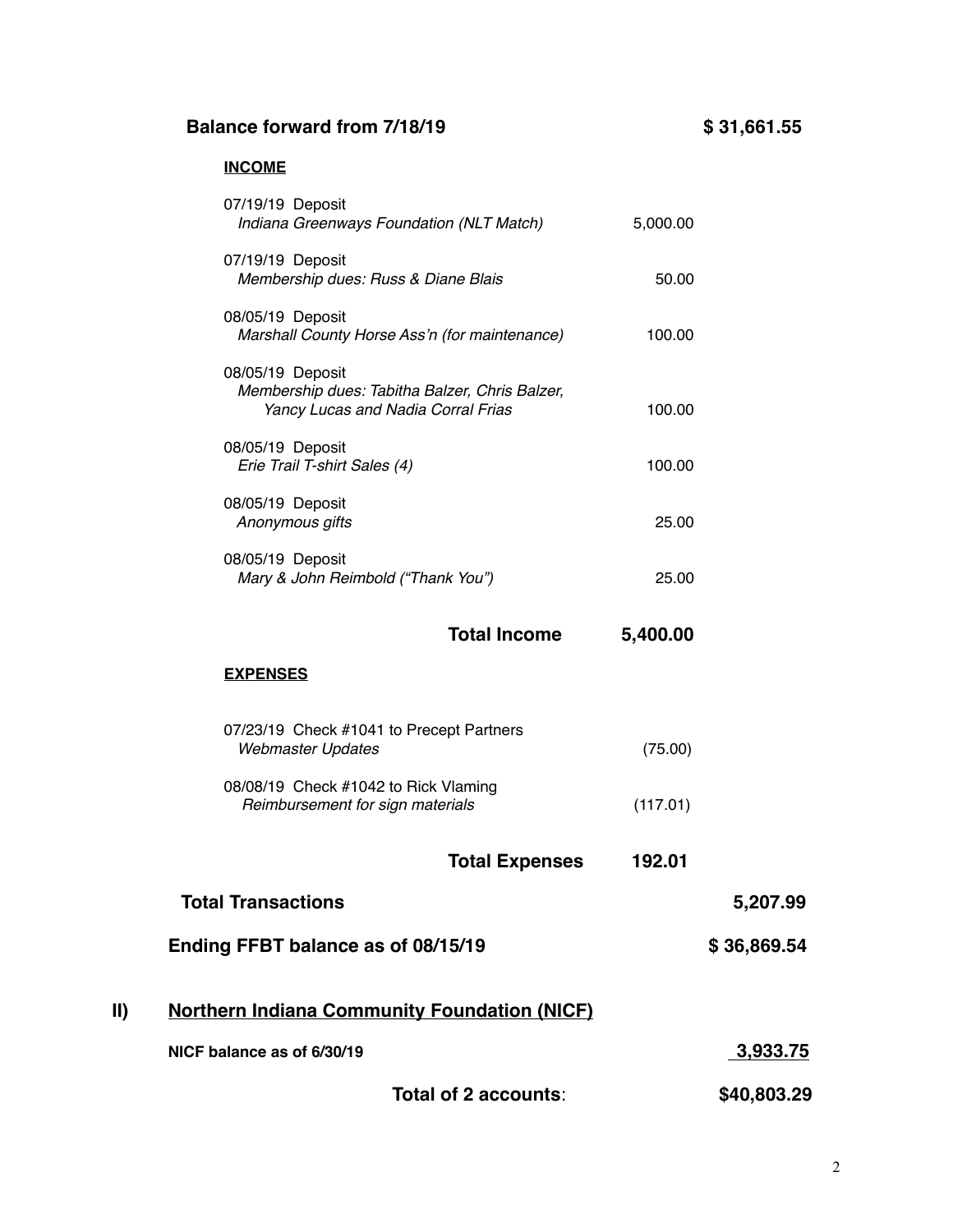**Kathy noted this report was the first in which account totals exceeded \$40,000. Most PTC funding is restricted to particular uses, although unrestricted funds have also improved in recent months. Sharon Smead reflected that the donation from the Marshall County Horse Association was made with an understanding of the great need for maintenance funding, but the intent was not that the donation be expressly restricted to this purpose.** 

**Kathy then provided a written breakdown of restricted and unrestricted funding as set forth below:** 

#### **RESTRICTED GRANTS/DONATIONS**

| Luminous Fund 1 (2017)                   | Signage for Bass Lake Spur    |                      |                   | \$61.19 (signs, posts, weblink)  |                     |
|------------------------------------------|-------------------------------|----------------------|-------------------|----------------------------------|---------------------|
| Luminous Fund 2 (2018)                   | Signage for Bass Lake General |                      | 5,000.00          |                                  |                     |
| Luminous Fund 3 (2019)                   | Match NLT Grant               |                      | 5,000.00          |                                  |                     |
| Hardesty Memorial Grant                  | Wayfinding/Interpretive Signs |                      |                   | 8,057.50 (signs, posts, weblink) |                     |
| Hardesty Memorial Grant (2019)           |                               | Match NLT Grant      |                   | 5,000.00                         |                     |
| <b>PTC Commitment</b>                    |                               | Match NLT Grant      |                   | 5,000.00                         |                     |
| Peggy & Rich Stalbrink                   | Bench at Signal Bungalow.     |                      |                   |                                  | 0.00 (Bench done)   |
| <b>Marshall County Horse Association</b> |                               | Bench (Location TBD) |                   | 350.00                           |                     |
| Indiana Greenways Foundation             |                               | Match NLT Grant      |                   | 5,000.00                         |                     |
|                                          |                               | <b>TOTAL</b>         |                   | \$33,468.69                      |                     |
| <b>SUMMARY OF ACCOUNTS</b>               |                               | <b>TOTAL</b>         | <b>RESTRICTED</b> |                                  | <b>UNRESTRICTED</b> |
| First Farmers Bank & Trust               |                               | \$36,869.54          | \$30,468.69       |                                  | \$6,400.85          |
| Northern Indiana Community Foundation    |                               | 3.933.75             | 3,000.00          |                                  | 933.75              |
|                                          | <b>BREAKDOWN</b>              | \$40,803.82          | \$33,468.69       |                                  | \$7,334.60          |

**Diane Blais moved to approve the Treasurer's Report including the update of Restricted and Unrestricted funds. Rhonda Milner seconded the motion. The motion carried.** 

#### **Update on Maintenance and Repair of Erie Trail Gates**

**Bruce provided an update on the status of maintenance and repairs to the Erie Trail gates. A chronic problem for the gate on the southeast side of Starke County Road 300 East has been a sagging north arm. He noted the original construction of the gate included duct tape. In the past, stopgap measures had lifted the arm a few inches from the surface, but the arm was again down. This time he "pulled bolts all the way through the top. I used a hole saw and chisel on the front to make it flat, added washers and put it back together."**

**The gate and Bruce's initiative to repair the gate are shown in the images on the next page. The first, second, and fourth images were provided by Bruce. The third was by Kathy.**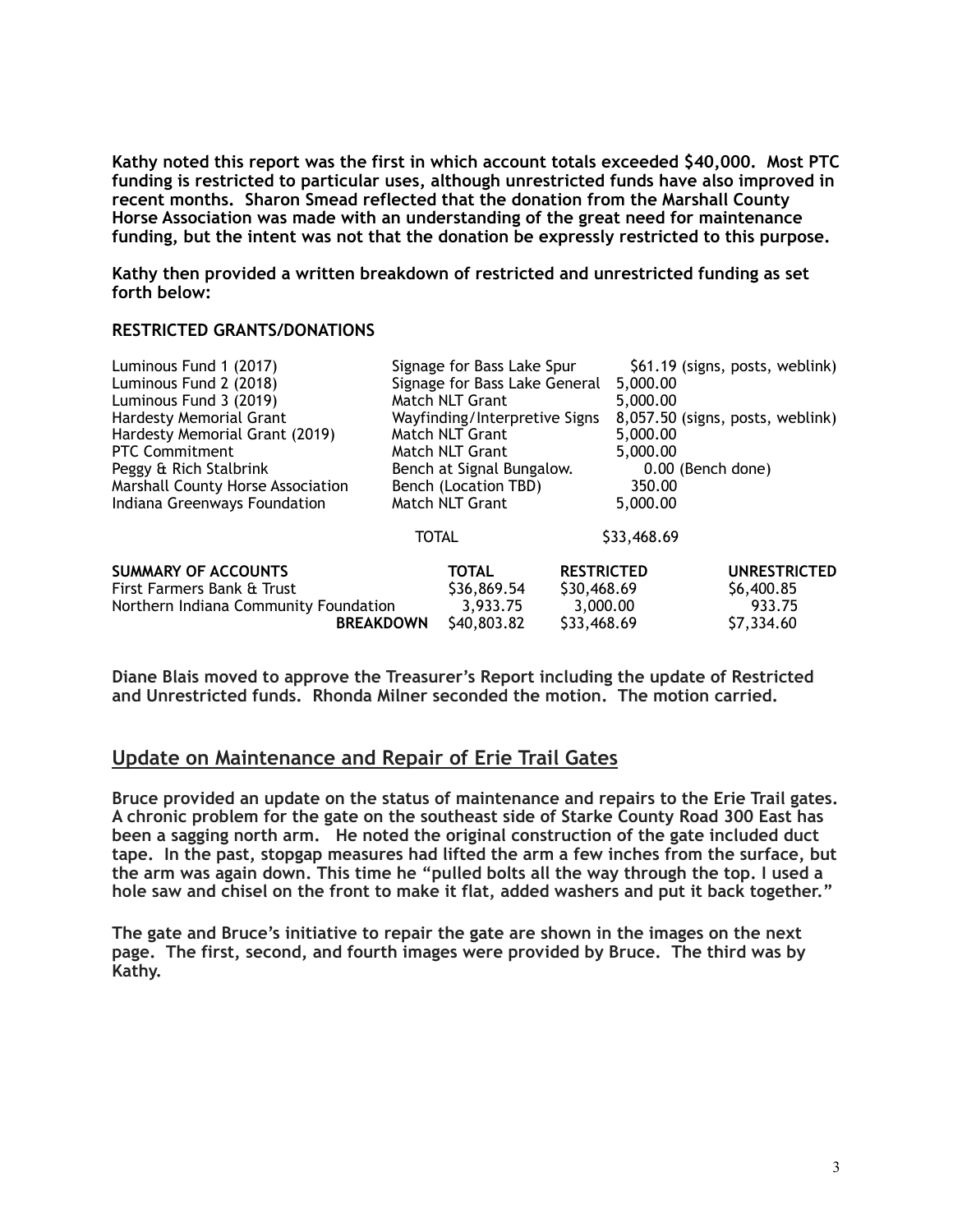

Facing northwest, CR 300 East gate down before repair.



Closeup of gate damage.



Closeup following repairs.



Facing northwest, CR 300 East gate restored after repair.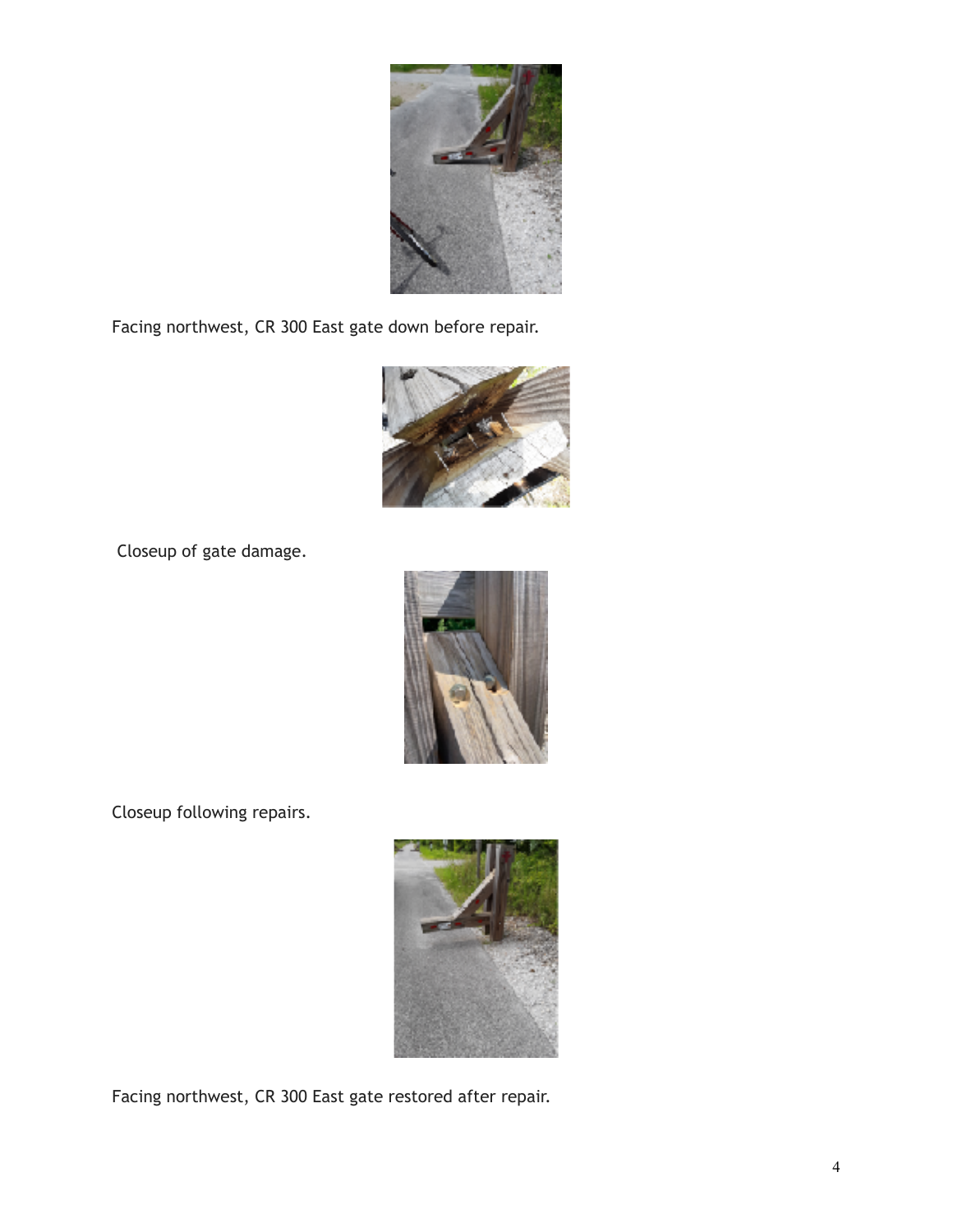**Bruce said he has purchased materials to repair damages to the gate on the southeast side of County Road 100 West. He hopes to be able to work with Jeff Mencl to perform these repairs within the next few weeks.** 

**Bruce concluded that "little black ants attacked me as I was making the repair" to the gate at CR 300 East. He has sought assistance from pest controller Brian Combs to help address any insect infestations to the gates.** 

### **Update on Color Fun Walk during Monterey Days Festival**

**Kathy reported she spoke with Sports Unlimited in Knox to determine if the company could provide additional T-shirts for a color walk and at what price. She learned the cost would be about \$3.50 per shirt for small or youth sizes. A suggestion was made that the phrase "color run" be removed from the new shirts so unused shirts might available for another purpose if not needed for the Monterey Days Festival event. Peggy Stalbrink moved to authorize Kathy to purchase up to 24 small or youth shirts with the "color run" reference removed. Russ seconded the motion. The motion carried.** 

**Notice of the color fun walk has already been included in** *Catch & Release***. Kathy and Carolla said they would send information concerning the color walk through the Monterey Days Festival promoters and on social media. Steve will cause a notice to be posted on the PTC's website this weekend. Kathy will prepare registration forms for use onsite.** 

### **Monthly Report of Erie Trail Extension Workgroup**

**Carolla reported the workgroup completed the SOQ with evaluations of three candidates for our engineering and architectural consultant. An objective process with scoring was applied. The Troyer Group "scored highest with everyone" who completed the scoring process. She has spoken with the Troyer Group and the other two candidates to advise them of the SOQ results. The workgroup will next meet with the Troyer Group and seek to come to an agreement on consultant contract terms. If an agreement is not reached, the workgroup will revisit evaluations of the other two candidates. One of these would then be the focus of a possible consultant contract.**

**Rhonda said she was disappointed the workgroup did not select Bob Aloi and Territorial Engineering. He has been a good and loyal partner to development of the Erie Trail. Carolla responded workgroup members are very respectful of Bob's support and hope he will continue to engage with us. She added that the Troyer Group included Territorial Engineering as the surveying component for its application.**

**Kathy reflected that the written submission by the Troyer Group demonstrated the most varied and recent trail experience for this application. Steve Lucas agreed and said he was impressed that by its own inventiveness, and with the workgroup's permission, Troyer communicated with INDOT and determined options for a trail crossing of US Highway 35. This issue has been a major concern. Russ said the Troyer Group seemed to have the most complete package for this particular grant. Going forward with what we hope will be another trail extension, Territorial Engineering may well be the best fit.**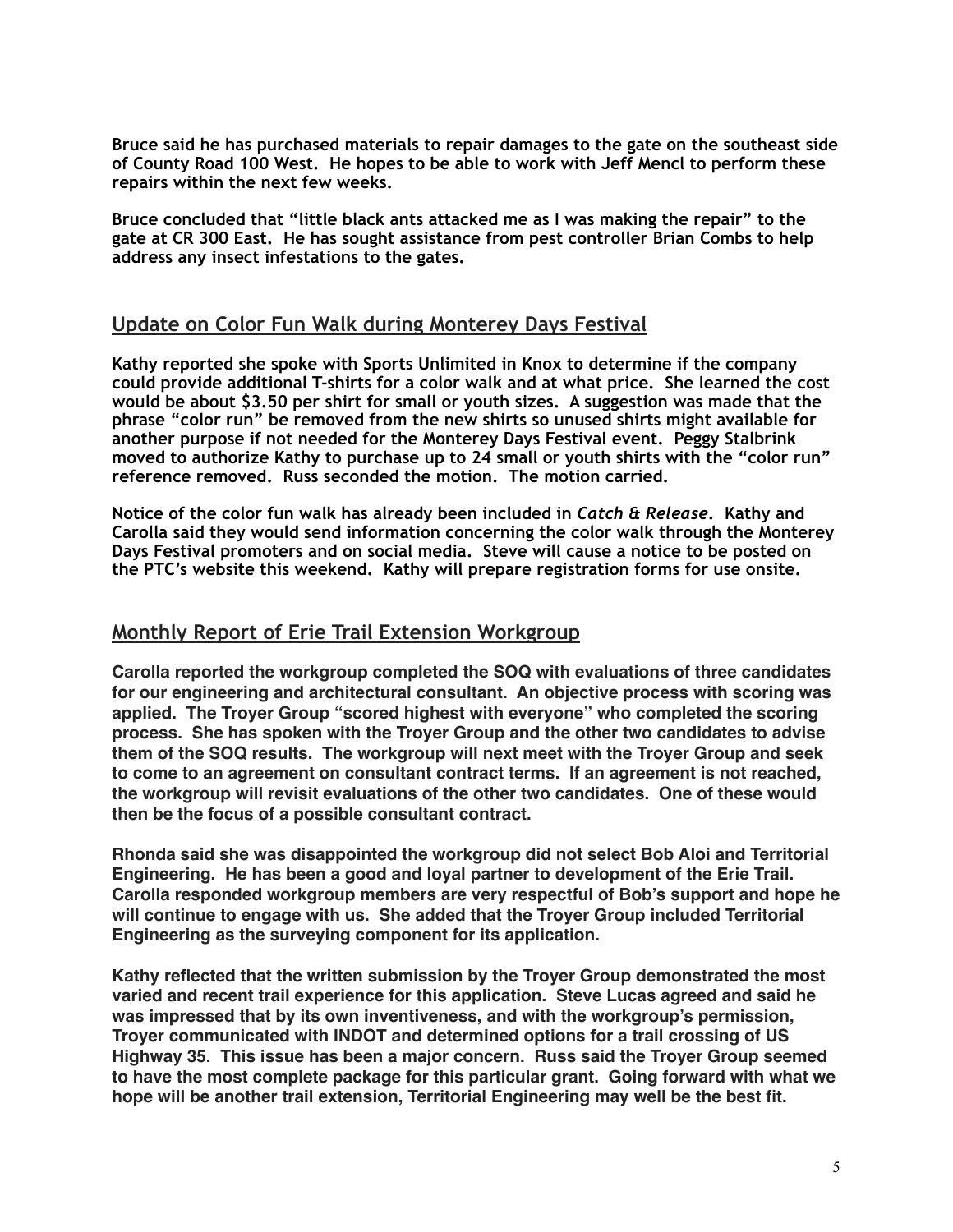**During the July PTC meeting, the members adopted a resolution as requested by DNR to clarify the intent of our "Addendum to Memorandum of Understanding" entered with the Hoosier Valley Railroad Museum (the "HVRM") in February. This resolution was taken by HVRM Liaison, Bob Albert, to the Board of Directors of the Railroad Museum. With Larry Wickert in attendance, the HVRM Board reviewed the resolution on August 10. Larry emailed later that day the Board approved the resolution "wording, and…once they get the minutes written up, they'll send a copy to us."** 

# **August 20 Next Level Trails Workshop at Indiana Dunes State Park**

**On August 1, the PTC received notice from the Indiana Department of Natural Resources that the second round of workshops for Governor Holcomb's have been scheduled. The notice stated: "**

**Both first-time and returning applicants will find these sessions valuable. Workshop topics include: program guidelines, first-round recap, second-round details and changes, information on how to apply or reapply, and insight on making your application more competitive. DNR staff will be available at the in-person workshops to answer applicant questions after an approximately one-hour presentation.** 

**One of the workshops was set for August 20 at Indiana Dunes State Park. DNR added that workshops were free but "those interested should RSVP."**

**Carolla reported she has made reservations for five representatives from the PTC. Bruce, Kathy, and Steve said they plan to attend. Russ said he would also attend if it is possible.** 

**Bruce suggested the IDSP workshop might also be a good time for a trails extension workgroup member to meet with a representative of the Troyer Group. The workgroup will seek to achieve such a meeting.**

# **Announcement of Hoosier Valley Master Planning Project**

**Bob announced that on August 14 Kurt West Garner Consulting made its preliminary presentation of the Hoosier Valley Master Planning Project. As introduced in a 35-page document, "master planning" helps to guide an organization in developing facilities and resources, and to plan for growth through program and partnership development. This planning is often "married to some level of financial planning to provide a framework in which the organization's goals can be realized." The HVRM's "master planning process will address these aspects and be a framework for the organization looking 15-30 years into the future." Bob invited PTC members to review the preliminary presentation and to offer productive thoughts on its advancement by the HVRM.**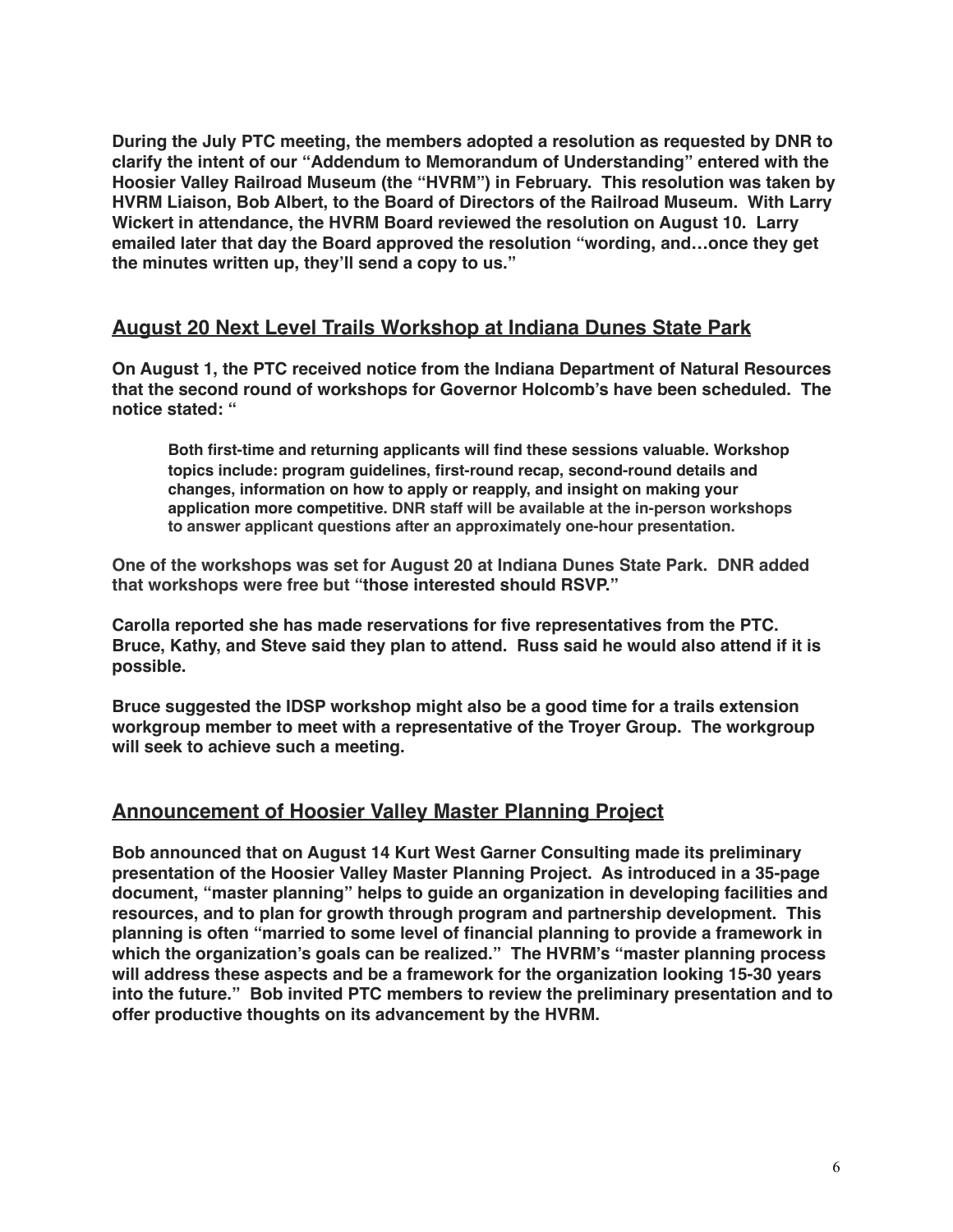# **Resolution in Support of Constellation of Starke Solar System in Scale**

**Launched in 2011, Stellar Communities is led by the Indiana Office of Community and Rural Affairs and seeks to boost community and economic development and promote local and regional partnerships. As Larry reported previously to the PTC, one of this year's four finalists for Indiana's "Stellar Community" top award is the "Constellation of Starke" comprised of Hamlet, Knox, North Judson and Starke County.**

**During our April 24, 2019 meeting, members were informed that Starke County Attorney Marty Lucas, through the Constellation of Starke, proposed a solar scale model starting with the Sun at the Main Street trailhead. With the current nine miles of trail, the model would end at US 35 with the planet Neptune. With the anticipated extension of the Erie Trail to Starke County Road 700 East, Steve suggested that any model should include the additional two miles. He said his understanding is that the proposal has gained traction recently, and the PTC has been asked to consider adopting a resolution in support.**

**Rich Stalbrink inquired about the Constellation of Starke and asked whether approval of the resolution would require the PTC to assist with funding the Solar System in Scale. Bruce, Carolla and Kathy provided a brief overview of the Constellation of Starke and added that Larry might provide an update on its status at a later meeting. Steve added approval of a resolution would not commit to assisting with funding.** 

**Sharon said she was confused by the phrase "Solar System in Scale". Several other members expressed similar sentiments. Rick Vlaming suggested the concept might be described as a "scale model" or "in perspective" rather than "in scale". Bob said he had not heard of the concept before but thought it compatible with the Hoosier Valley Master Planning Project.** 

**After further discussion, Rhonda moved to adopt the following resolution:**

**The Prairie Trails Club Inc. (the "PTC") issues this resolution supporting development by the Constellation of Starke of "Our Solar System in Scale" using the full length of the Erie Trail in Starke County from Main Street in North Judson east to County Road 700 East. The Constellation of Starke is urged to render the sun and the planets from Mercury through Neptune, with art objects, so as to maximize the project as a Starke County destination. The Constellation of Starke is also urged to consider placement of the sun rendering northwest of Main Street, and within the Town of North Judson, to form a hub that would connect the Erie Trail, Norwayne Field, and a new nonmotorized trail northwest toward English Lake. In issuing this resolution, the PTC recognizes that effectuation of "Our Solar System in Scale" would require site approval by the Town of North Judson and the Hoosier Valley Railroad Museum.**

**Brian seconded the motion. The motion carried.**